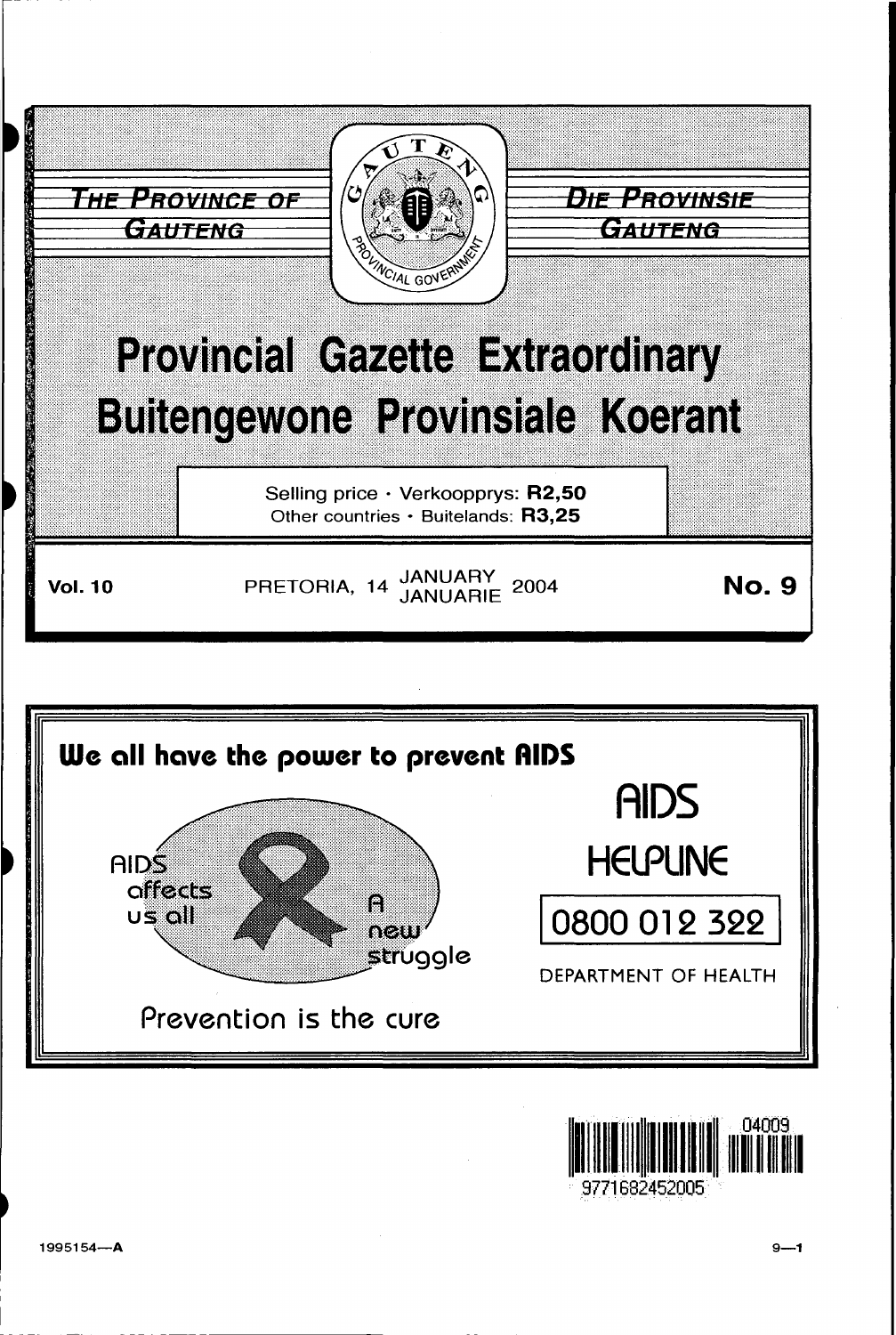# **CONTENTS •INHOUD**

| No. |                                                                                                     | Page<br>No. | Gazette<br>No. |  |
|-----|-----------------------------------------------------------------------------------------------------|-------------|----------------|--|
|     | <b>LOCAL AUTHORITY NOTICES</b>                                                                      |             |                |  |
| 57  | Town-planning and Townships Ordinance (15/1986): Establishment of township: Maroeladal Extension 40 |             | 9              |  |
|     |                                                                                                     |             |                |  |

ł.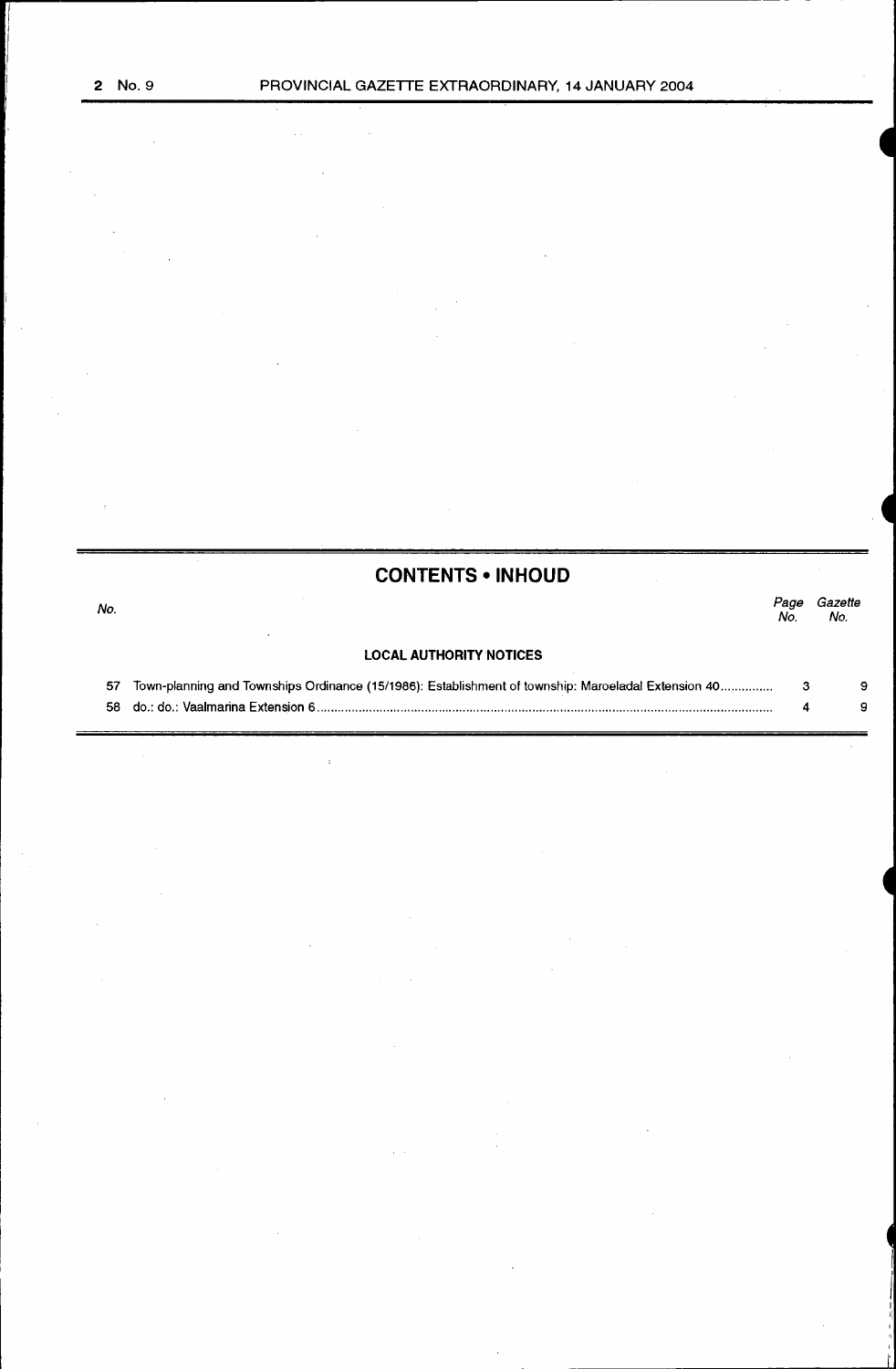$\bar{\omega}$ 

# LOCAL AUTHORITY NOTICES

# LOCAL AUTHORITY NOTICE 57

(Regulation 21)

## NOTICE OF APPLICATION FOR ESTABLISHMENT OF TOWNSHIP

 $\sim$ 

 $\mathcal{L}_{\rm{eff}}$ 

The City of Johannesburg hereby gives notice in terms of Section 69 (6) (a) read together with Section 96 (3) of the Town planning and Townships Ordinance (Ordinance 15 of 1986), that an application to establish the township referred to in the annexure hereto has been received by lt. Particulars of the application will lie for Inspection during normal office hours at the office of the Executive Director: Development Planning, Transportation and Environment, 8<sup>th</sup> Floor, Room 8100, "A" Block, Metro-Centre, 158 Loveday Street, Braamfonteln, for a period of 28 days from 14 January 2004.

Objections to or representations in respect of the application must be lodged In writing and In duplicate with the Executive Director at the above office or posted to him at PO Box 30733, Braamfonteln 2017 within a period of 28 days from 14 January 2004.

#### ANNEXURE

Name<sub>.</sub>oftownship: **Maroeladal Extension 40**<br>
Full Name of applicant: **Amalgamated Planning S** Number of erven in proposed township: 189:

# Amalgamated Planning Services CC<br>189: "Residential 2"

Private Open Space

1: "Special" for Access purposes/ streets<br>1: "Special" for Creche

- "Special" for Creche
- 1: Public Open Space

Description of land on which township is to be established: Part of Portion 18 (Portion of Portion 3), Part of the Remainder of Portion 11 {Portion of Portion 3) and Part of Portion 179 (Portion of Portion 164), all of the farm Wltkoppen 194-IQ.

Situated of proposed township: The site is located broadly between the Klein Jukekai River to the west and Fourways Mall Shopping centre, abuts lnchanga Road, which intersects with Cedar Road. The Fourways Memorial Park Cemetery forms the eastern boundary of the site.

## PLAASLIKE BESTUURSKENNISGEWING 57

# (Regulasie 21)

# KENNISGEWING VAN AANSOEK OM STIGTING VAN DORP

Ole Stad van Johannesburg, gee hiermee lngevolge artikel 69 (6) (a) saamgelees met artlkel 98 (3) van die Ordonnansle op Dorpsbeplanning en Dorpe, 1986 (Ordonnansie 15 van 1988), kennis dat aansoek om 'n dorp te stig, in die bylae hierby genoem, ontvang Is. Besonderhede van die aansoek lê ter insae gedurende gewone kantoorure by die kantoor van die Uitvoerende Direkteur, Ontwikkelingsbeplanning, Vervoer en Omgewing, 8ste Vloer, Kamer 8100, "A" Blok, Metro Sentrum, Lovedaystraat 158, Braamfontein, vir 'n tydperk van 28 dae vanaf 14 Januarle 2004.

Besware teen of vertoë ten opsigte van die aansoek moet binne 'n tydperk van 28 dee vanaf 14 Januarie 2004 skrirtelik en in tweevoud ingedien of gerig word aan bovermelde adres of by die Ultvoerende Direkleur, Posbus 30733, Braamfontein. 2017.

#### BYLAE

| Naam van dorp:                    |  |
|-----------------------------------|--|
| Volle naam van aansoeker.         |  |
| Aantal erwe in voorgestelde dorp: |  |

#### Maroeladal Ultbreldlng 40 Amalgamated Planning Services CC 189: "Resldensleel *%"*

- 
- 1: Private Oopruimte<br>1: "Soesiaal" vir Toe 1: "Spesiaal" vir Toegangsdoeleindes / strate<br>1: "Spesiaal" vir Kleuterskool
- 1: "Spesiaal" vir Kleuterskool<br>1: Openbare Oopruimte
- Openbare Oopruimte

Beskrywing van die grond waarop die dorp gestig staan te word: Deel van Gedeelte 18 (Gedeelte van Gadeelta 3), Deal van die Restant van Gedeelte 11 (Gedeelte van Gedeelte 3) en Deal van Oedeelte 171 (Gedeelte van Gadeelte 164), almal van die Plaas Witkoppan 194 -IQ

Ligging van voorgestelde dorp: Die perseel is geleë tussen die Klein Jukskeirlvler aan die westekant en Fourways Mall, grens aan Inchangaweg wat met Cedarweg kruis. Die Fourways Gedenkpark Begrafplaas vorm die oostelike grens van die perseel.